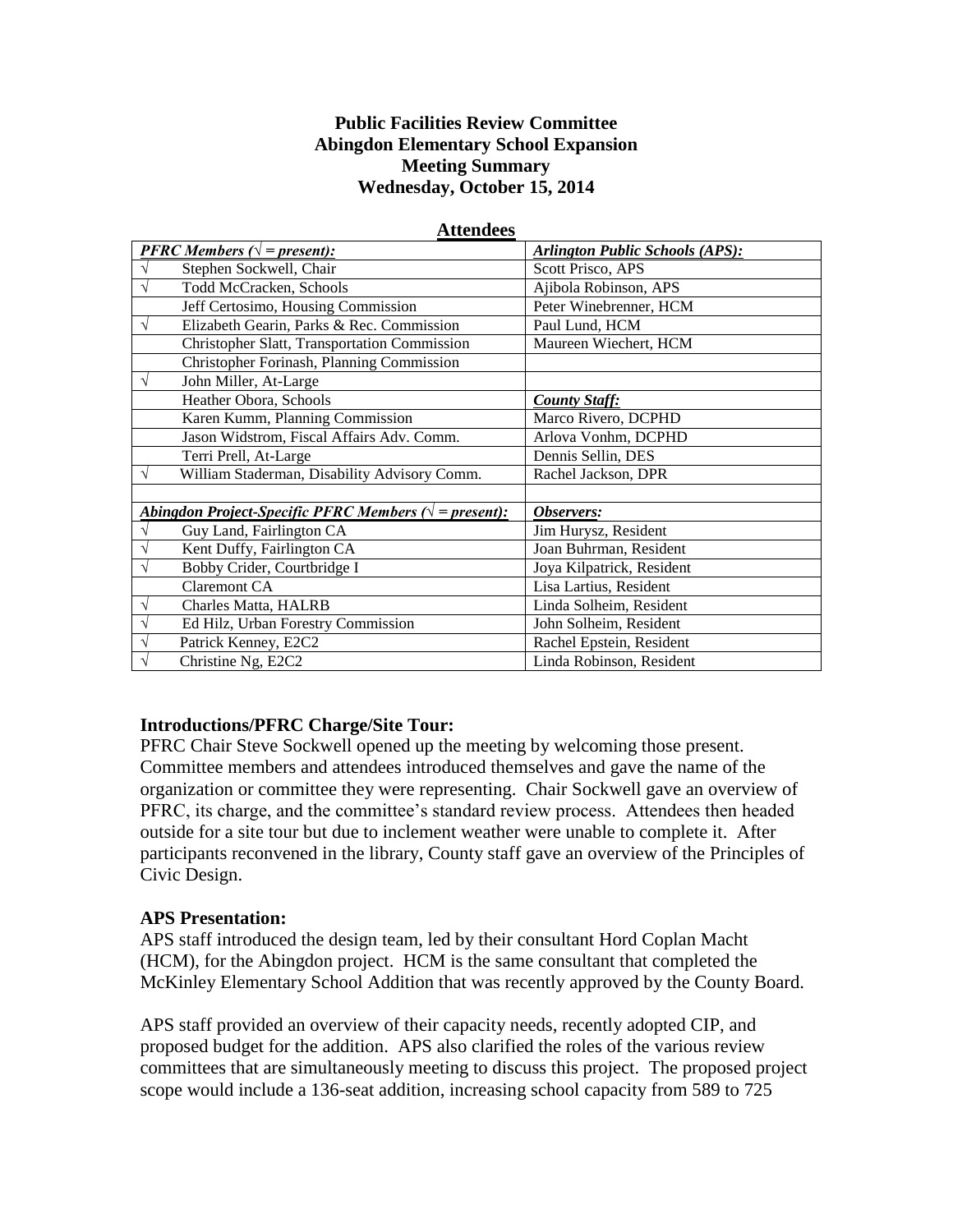seats. This would be accomplished via a building addition and extensive interior renovations. The estimated project cost is \$28.75 million.

# **HCM**

HCM presented the proposed project schedule and updates on the Abingdon process to date, including the Building Level Planning Committee (BLPC) meetings held on September 16, 2014 and September 30, 2014. It is anticipated that the concept plan will be complete by February 2015 and the schematic design phase will continue through April 2015. APS anticipates obtaining the required use permit by September 2015, starting construction in April 2016 and being ready for occupancy in September 2017.

HCM consultants also provided an overview of their preliminary site analysis, which included the existing site context, transportation networks, property setbacks, topography, and zoning requirements. The consultants presented several concepts developed by participants at the second BLPC meeting for this project that considered how the existing building and playfields, in addition to the desired additional space, could be configured/reconfigured on the site using blocks. Consultants also discussed their desire to find ways to incorporate sustainability into the design.

The design team presented the early findings of shovel tests performed on the site by their archaeology consultants. The analysis was done in light of the site's history as the location of Fort Reynolds. While the final report is not complete, the consultants reported that their early findings did not show evidence of cultural resources due to the extensive cut and fill that has already taken place on the site for the original construction and prior additions. Lastly, the consultants described the work that Toole Design Group will complete as part of their multi-modal transportation study for this project.

## **Arlington County Presentation on the Use Permit Process and Parking Requirements:**

Staff gave a brief overview of the use permit process and parking requirements for the proposed addition. The use permit offers a process for considering and approving such uses, subject to special conditions particular to the character of the use. Potential areas that may be addressed by condition are construction, transportation, environmental impacts, and recreational fields. After the BLPC and PFRC processes are complete, APS will file a use permit for the school, including the proposed addition.

Section 14.3 of the ACZO calls for one (1) parking space for every 7.5 students of design capacity for employee parking at elementary and middle schools, plus one (1) space for every 40 students of design capacity for visitor parking. Based on the proposed design capacity of 725 students, the ordinance would require 97 employee parking spaces and 19 visitor parking spaces for a total of 116 parking spaces.

## **PFRC Questions/Concerns:**

- 1. What is the current school enrollment?
	- $\bullet$  627 students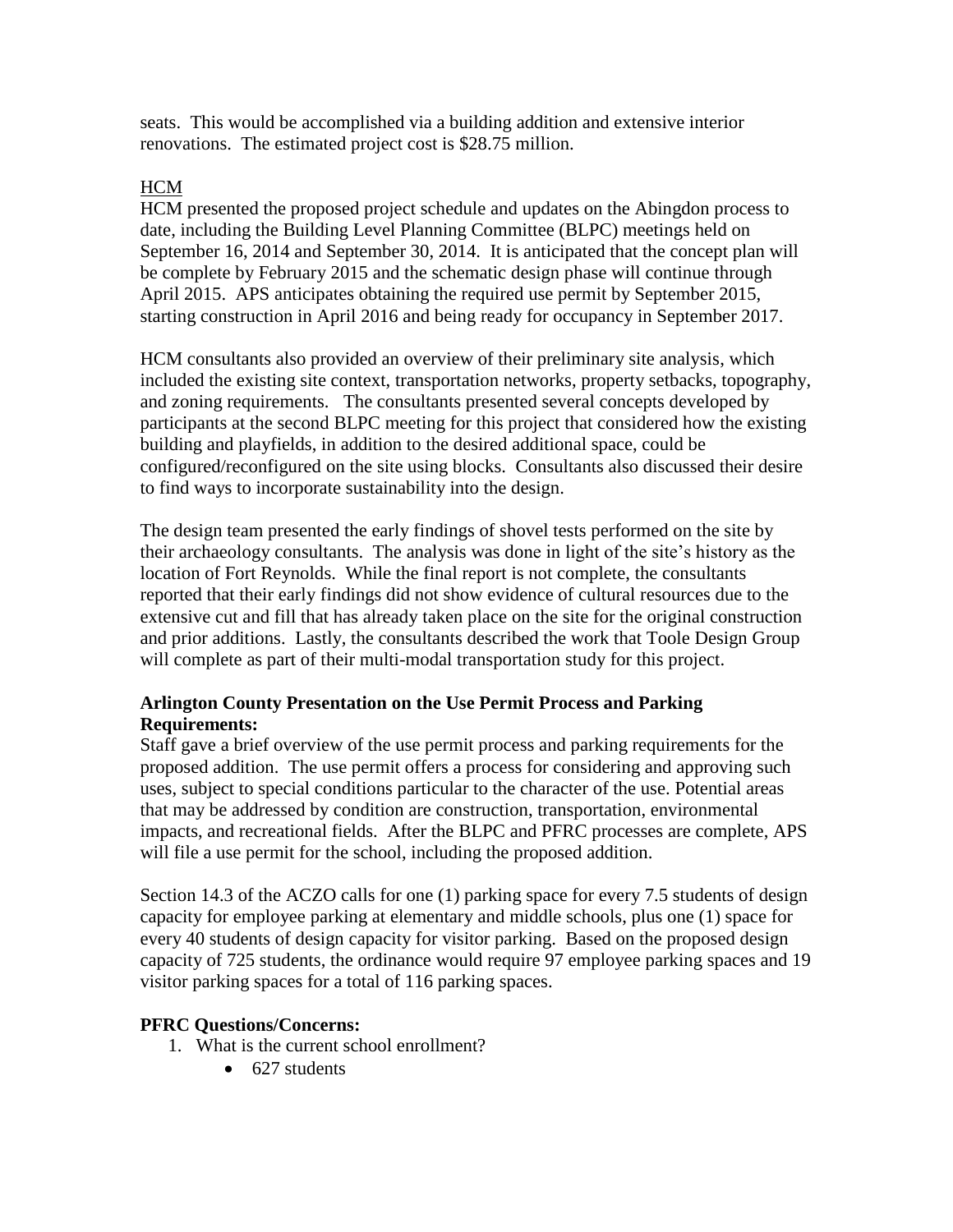- 2. Is a vertical addition feasible?
	- It would be challenging for APS to manage the construction required for a structural addition with students in the building. As a result, this would require swing space or a large number of relocatables in order to limit disruption of service. On a site of this size, that is very difficult to achieve. However, APS is still evaluating where a vertical addition may occur. It is also possible that new additions may have more than one level.
- 3. When calculating capacity, are you looking at ways the existing space could be better utilized?
	- Yes, APS is considering opportunities to maximize use of the existing building as part of this process
- 4. What is the tree inventory and assessment process?
	- Trees of at least 3" caliper are graded from 1-4 (1 is good)
	- Look at the McKinley School materials for an example of how they are evaluated
- 5. What groups are being represented as part of this process? Concern raised that neighboring condo association, Courtbridge II, was not formally represented
	- APS policy is to include civic associations. After the BLPC process began, they became aware of all of the neighboring residential communities (e.g., Courtbridge I and II, Fairlington Villages, Park Shirlington)
	- Joan Fuhrman of the Courtbridge II condominium association will be added to the Project Specific PFRC Membership roster for the Abingdon project moving forward.
- 6. Research zoning requirement for adjacent yards
- 7. Check the ownership of the adjacent property, its likely Dominion Power, but there may be an opportunity to add open space.
- 8. What is the scope of the examination in looking at areas outside the site for parking? What is the feasibility of using the Trade Center for parking?
	- Opportunities for off-site parking are still being evaluated
	- The Trade Center has a significant grade change and doesn't currently have a lot of excess room for parking, but it will be evaluated.
- 9. What are the implications of the archaeological study on this project?
	- The site has been manipulated so much over time that anything of value is probably buried down. As of now, there are no implications on this project.
- 10. Is Fort Reynolds Park county property?
	- Yes, this is a county park located on county property that is not being considered as part of this project.

## **Public Comment:**

There was concern that information shared at the BLPC did not include consideration of preserving open space as part of the parking discussion. APS staff explained that the two committees have different charges so that may be why it wasn't discussed at BLPC yet.